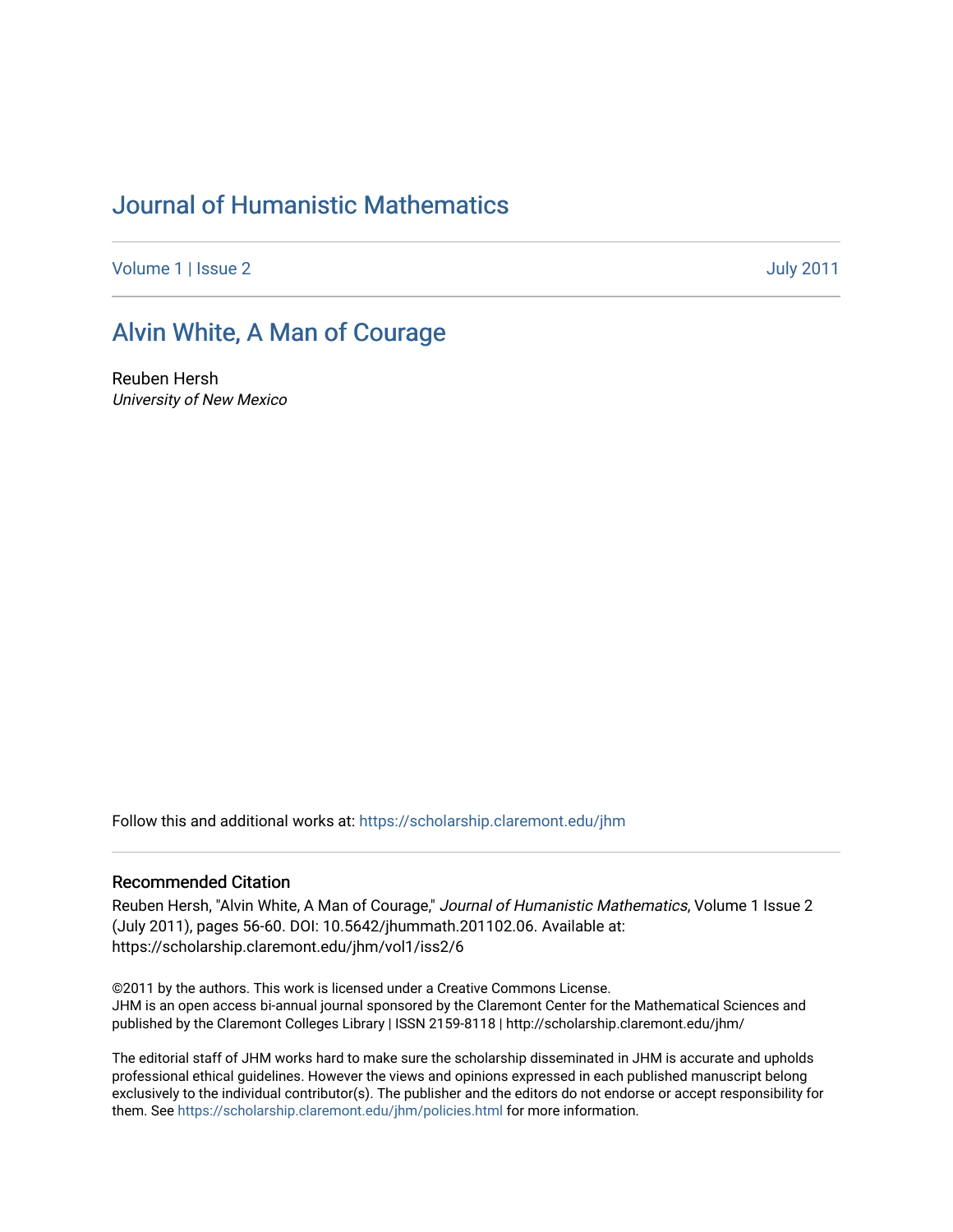# Alvin White, A Man Of Courage

Reuben Hersh

*Department of Mathematics and Statistics, The University of New Mexico* rhersh@math.unm.edu

#### Synopsis

A friend reminisces about Alvin White, a humanistic mathematician.

Courage is what it takes, to speak loud about failings that no one wants to hear about. And it takes more courage to go on speaking up, while your warnings and insights are spurned and ignored – once, twice, and still once again. Such was the courage of Alvin White. A man who could seem rather mild – always polite and considerate, always willing to listen before he spoke. If only more of those in the seats of power knew enough to listen to him!

Inspired by the writings of the psychologist Carl Rogers, who invented "client-centered therapy," Alvin created and invented "student-centered mathematics teaching." In a course on the calculus of variations, he introduced ten or twelve text books, and let the students find how best to use the different books for their own learning, and to give reports to the class. In a calculus class, students were encouraged to modify problems, to invent original problems and to challenge each other to solve them. "We were a society participating in doing mathematics. The most controversial innovation was the cooperative exam where the whole class could discuss the problems and solutions."<sup>[1](#page-1-0)</sup>

Alvin wrote, "When I first started to teach, my ambition was to present a complete and masterful lecture. After I read Polanyi and others, my ambition became not to present a perfect complete lecture, but to inspire my students (or rather, conspire with them) to become interested in the subject and learn

<span id="page-1-0"></span><sup>1</sup>For most quotes used in this essay and much more, see "*Teaching as Though Students Mattered: A Biography of Alvin White as told to Sandra Keith*", Humanistic Mathematics Network Journal #26, pages 65–69.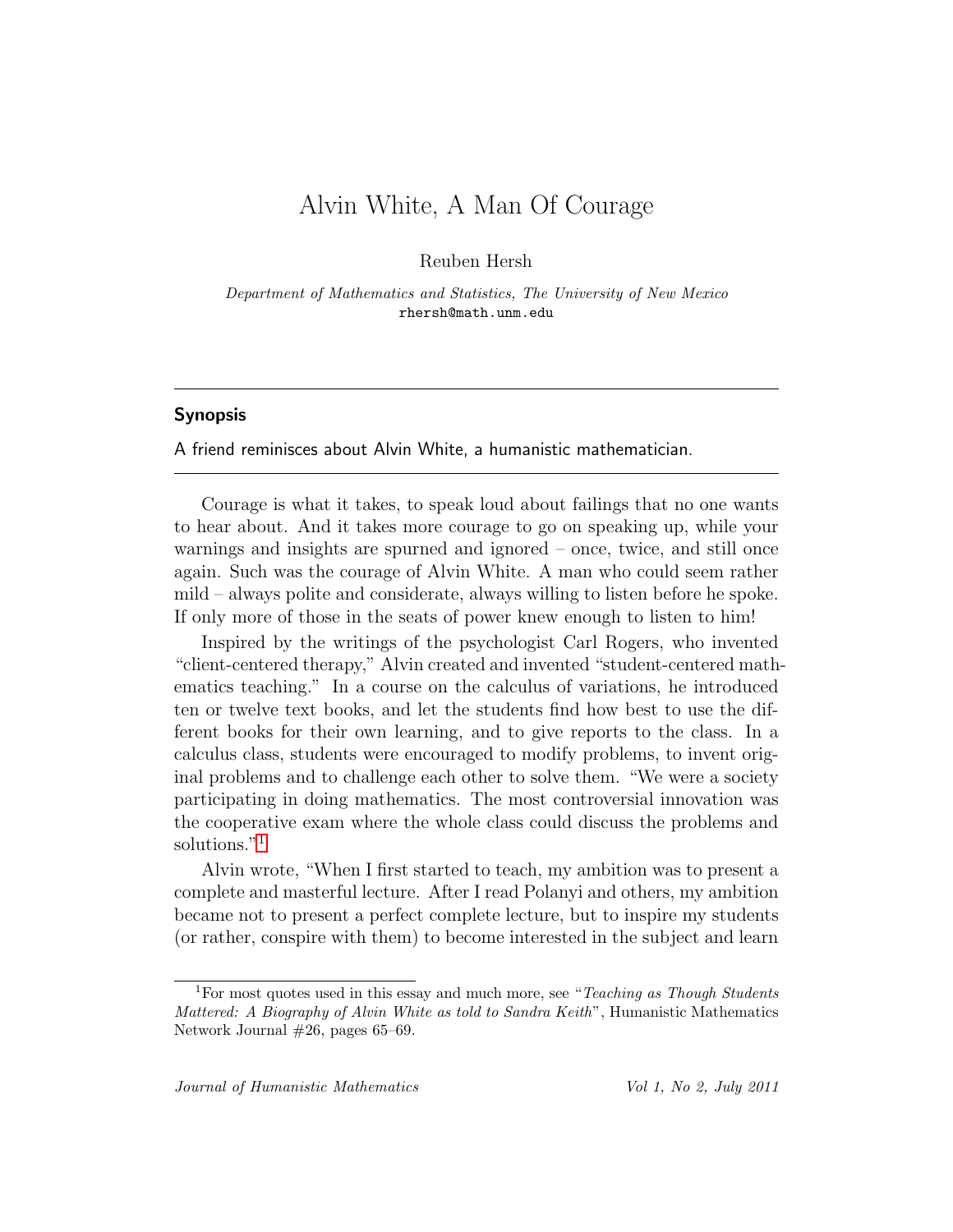the subject for its own sake. Perhaps I have made some progress toward that goal and have had some partial success, but I am continuing to learn in my teaching, now, at age 77."

In 1986 Alvin took the initiative to call for a humanistic mathematics network. There were annual national meetings of the Network for 17 years. In 1987 he started the *Humanistic Mathematics Network Newsletter*, with financial support from the Exxon Foundation. Until 2002 he carried the burden and did the day-to-day work of sustaining the Network and its *Newsletter*. (That title was later promoted to *Journal*.) It was devoted to the cause of "humanistic mathematics", which meant viewing mathematics as part of human culture, and "teaching mathematics as if students mattered." All 26 issues of the *Newsletter*/*Journal* are now (or will soon be) available on line. There are many articles about mathematics teaching at all levels, and about the interaction of mathematics with every humane inquiry–the arts, history, philosophy and social justice.

Editing a periodical is a tedious, thankless job. So many details to worry about! So many things for somebody to complain about! When readers are satisfied, they thank the author (not the editor). When they're dissatisfied, they blame the editor (not the people who could have contributed articles but didn't get around to it). What should we say about a heroic individual who dares to found a new publication, when that newsletter miraculously makes it? Endures? Finds an angel and an audience? What Alvin has done is awesome.

I met Alvin at national meetings of the math societies, where the Humanistic Mathematics Network held annual meetings. In between, we used e-mail. He and Myra visited Albuquerque once, for the balloon festival, and we had lunch once when our vacations in the Berkshires overlapped. Our generation, Alvin's and mine, came of age in the closing days of the great war that defeated fascism and Nazism. We matured in the years of the Cold War, the Korean War, Eisenhower and McCarthy and the nuclear arms race. When Martin Luther King, Malcolm X, the Kennedy presidency and the Kennedy assassinations arrived, we were no longer youngsters. During the "war on poverty" and the anti-Vietnam War peace movement and the Nixon presidency, we were both well into middle age

We lived through times of disillusionment, times when hopes were raised and crushed, times when devotion to a cause began to seem "quaint," when "wanting it all" and "making it big" and "bottom line" and "ecological dis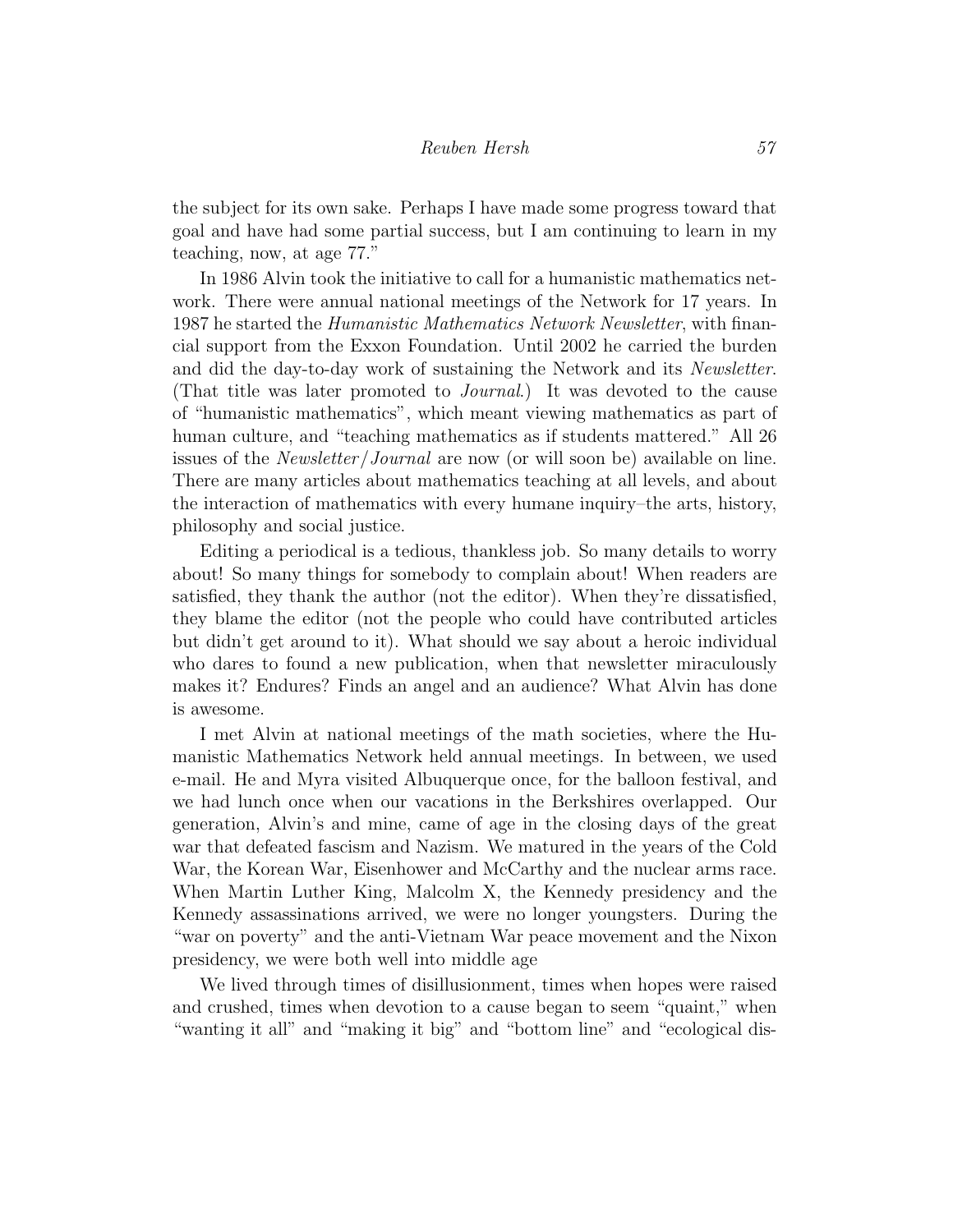aster" became bywords. Alvin thought long and deeply about what it means to be a mathematician or a mathematics teacher, in this world that so desperately needs to be saved. He established humanistic mathematics as a visible part of the mathematics world. His words bear much reading and long contemplation.

Alvin was one who never seemed touched by despair or cynicism. Sometimes he seemed almost innocent. To him, apparently, it made sense to just do the right thing, regardless of how popular or unpopular, fashionable or unfashionable, up to date or out of date, it might be considered.

Of course he didn't attain all the material and psychological rewards of those who play the academic game for all it is worth. But he didn't worry about playing the academic game for all it is worth. He did get grants, he did fit into and work with the university system. But he did so only as far as it served to advance humanistic goals. His very lack of pomposity or of self-seeking calculation, I believe, helped him to succeed. No one could mistake his integrity and his intelligence, even those who had no share in his optimism and hopefulness.

Alvin was born in New York on June 21, 1925. His parents were Max and Beatrice. His mother was born in the U.S., and his father was born in Russia. His father was a millinery manufacturer. His mother helped out in the office sometimes, but was mainly a homemaker.

Alvin met Myra Goldstein in New Utrecht High School in Brooklyn where they were active together in student government. In 1943 he was drafted, and served in the US Navy. He was ordered to return to the mainland for officer training. The day after he left his ship, his quarters on shipboard were destroyed by a Japanese bomb. He and Myra married in December, 1946.

He graduated as a math major from Columbia University in 1949. (Memorable courses: "Greek and Roman Mythology" with Moses Hadas, and "The Family Past and Present" with Bernard Stern.) He earned a master's degree in math at UCLA in 1951. He received his Ph.D. from Stanford in 1961, under Stefan Bergman. His thesis was on partial differential equations related to fluid dynamics.

He worked at the University of Wisconsin in 1961-1962, and was hired at Harvey Mudd in 1962, where he remained until he retired in 2002. Under a Danforth Fellowship in 1977 he taught a seminar at MIT on knowledge, certainty, and education, studying Dewey, Kant, Polanyi, Russell and others. He wrote, "We ended up meeting the whole morning until we were eventually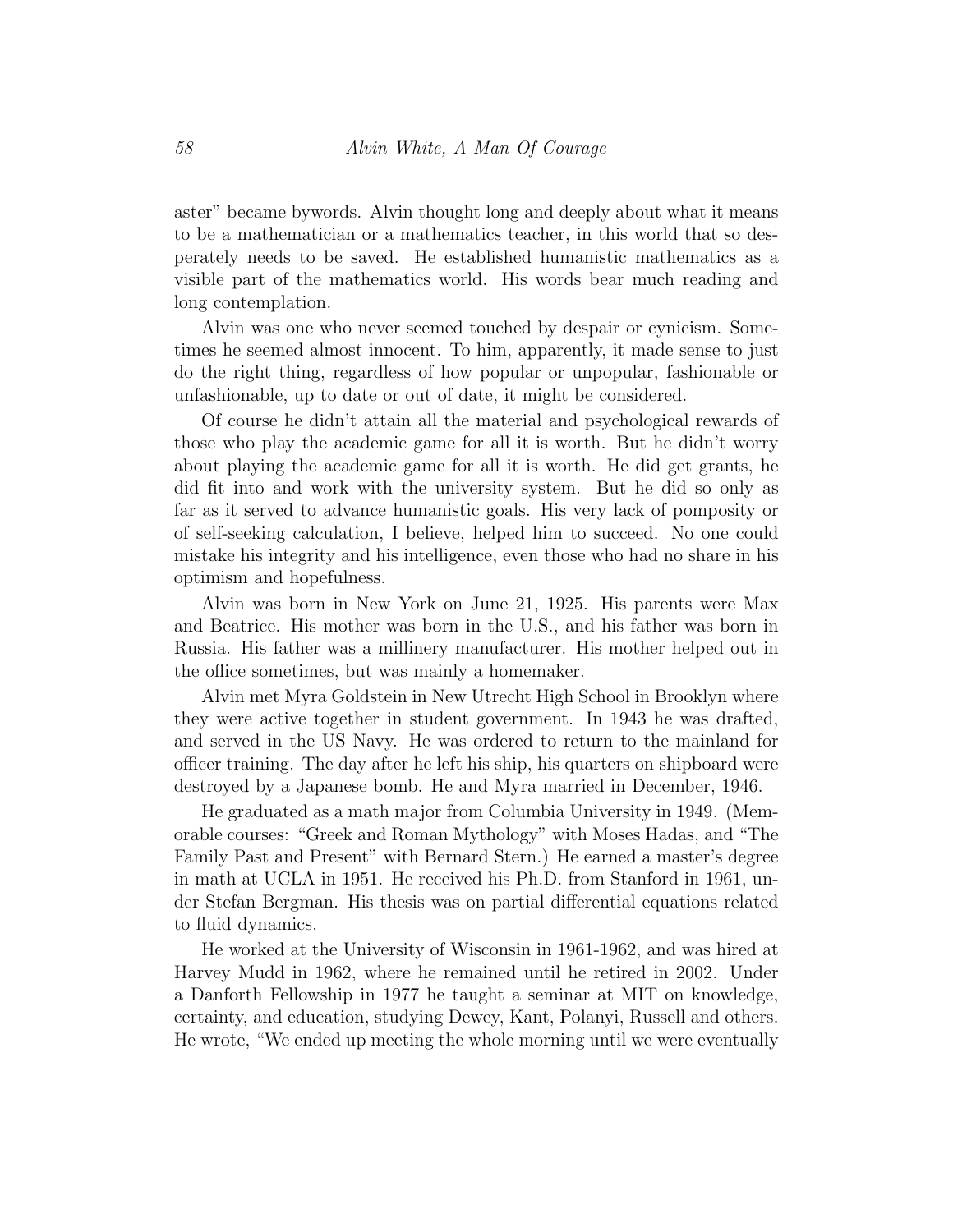displaced by lunch hour. We became a community that cared for one another and learned from each other."

From 1977 to 1981 he received a grant from the Fund for the Improvement of Postsecondary Education (FIPSE). "The goal was to make every participant an interdisciplinary scholar-teacher – to introduce scientists to the humanists' viewpoint and knowledge, and vice versa. Prominent scholars from all over the US came to speak to us."

He maintained the Humanistic Mathematics Network from 1986 to 2002. In 1993 he assembled a collection of articles that was published by the MAA as *Essays in Humanistic Mathematics*. One reviewer wrote, "I enjoyed the book . . . The ideas described here could be used to impart a greater appreciation for the tremendous creativity that mathematicians possess . . .Whether you agree or disagree with the authors, the reading of this material will force you to reexamine your approach to math. It you find yourself in need of some new mathematical flavoring in your classes, this book could serve as your spice rack."

He died on June 2, 2009.

ACKNOWLEDGMENT: Thank you, Myra, for helping me to write this tribute to Alvin.

### BIBLIOGRAPHY OF ALVIN M. WHITE:[2](#page-4-0)

"Singularities of Harmonic Functions of Three Variables Generated by Whittaker-Bergman Operators"; *Annales Polonici Mathematici*, v. 10, 1961.

"Singularities of a Harmonic Function of Three Variables Given By Its Series Development"; *Pacific Journal of Mathematics*, v. 23, 1963.

"Humanistic Mathematics: An Experiment"; *Education*, v. 95, no. 2, winter 1974. Carl Rogers, issue editor.

"Beyond Behavioral Objectives"; *American Mathematical Monthly*, v. 82, no. 8, 1975

"A New Paradigm for the Mathematics Classroom"; *International Journal of Mathematical Education in Science and Technology*, v. 7, no. 2, 1976, pages 243–246.

<span id="page-4-0"></span><sup>&</sup>lt;sup>2</sup>The following does not include the editorials and self-standing articles in the Humanistic Mathematics Network Newsletter and the Humanistic Mathematics Network Journal authored by White.